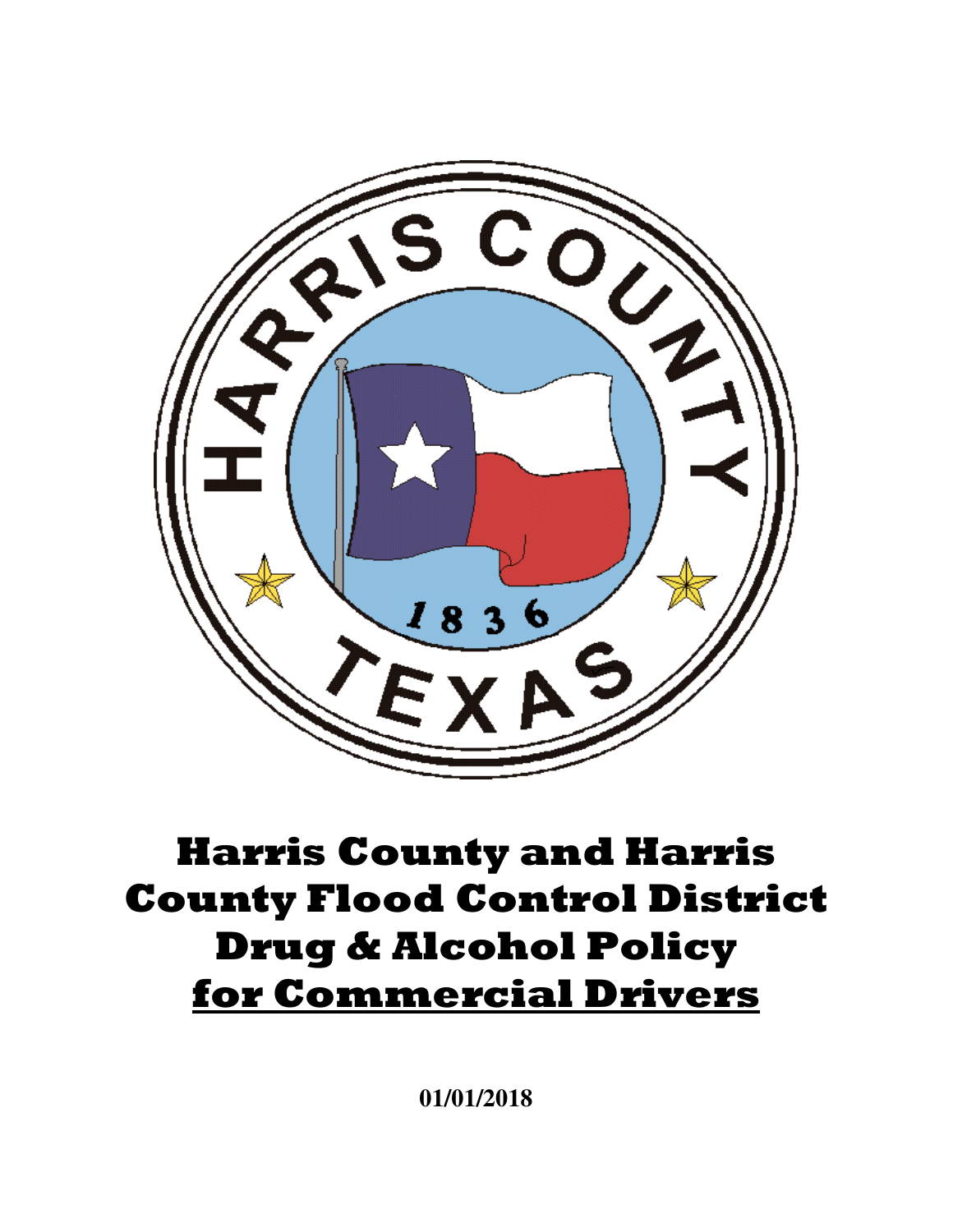#### **HARRIS COUNTY AND HARRIS COUNTY FLOOD CONTROL DISTRICT DRUG AND ALCOHOL SCREENING POLICY FOR COMMERCIAL DRIVERS**

#### **I. PURPOSE**

 The purpose of this policy is to help prevent accidents and injuries resulting from the misuse of alcohol or the use of controlled substances by commercial motor vehicle drivers ("CDLs"). This policy complies with the drug and alcohol testing requirements mandated by the Omnibus Transportation Employee Testing Act of 1991, 49 U.S.C. § 31306, the relevant regulations promulgated by the Department of Transportation (49 C.F.R. Part 382, testing requirements required for CDLs by the Federal Motor Carrier Safety Administration; 49 C.F.R. Part 40, as amended, testing procedures for all DOT testing), and the Texas Commercial Driver's License Act, TEX. TRANSP. CODE ANN. §§ 522.001-106, as amended. As used herein, the terms "County" or "Harris County" include the Harris County Flood Control District.

Direct any questions regarding this policy to the Harris County Attorney's Office or the Office of Human Resources & Risk Management.

#### **II. SCOPE**

- A. This policy applies to every applicant for employment in a position requiring a commercial drivers license ("CDL applicant") and every employee in a position requiring a commercial drivers license ("CDL") who works in a department under the direction of the Commissioners Court, as well as the Harris County Flood Control District, or under an elected or appointed official who chooses to adopt this policy. As used herein, the terms "applicant" and "employee" mean only those applicants and employees covered by this policy. Further, to the extent that additional drug and alcohol testing requirements are imposed on commercial drivers by state or federal statutes, rules, or regulations, such requirements are incorporated and included in all testing conducted under this policy.
- B. **Pre-employment testing.** Upon receiving a conditional job offer, every CDL applicant, including applicants for part-time and seasonal positions, is tested for the presence of the drug groups set forth in this policy. CDL applicants are not accepted for employment until the negative test results are provided to the County.
- C. **Random testing.** CDLs are subject to random drug and alcohol testing pursuant to the most recently enacted DOT regulations.
- D. **Post-accident testing.** Depending upon the circumstances of the accident, CDLs are subject to post accident testing as required in the "Post-Accident Decision Table," on page 9 of this policy.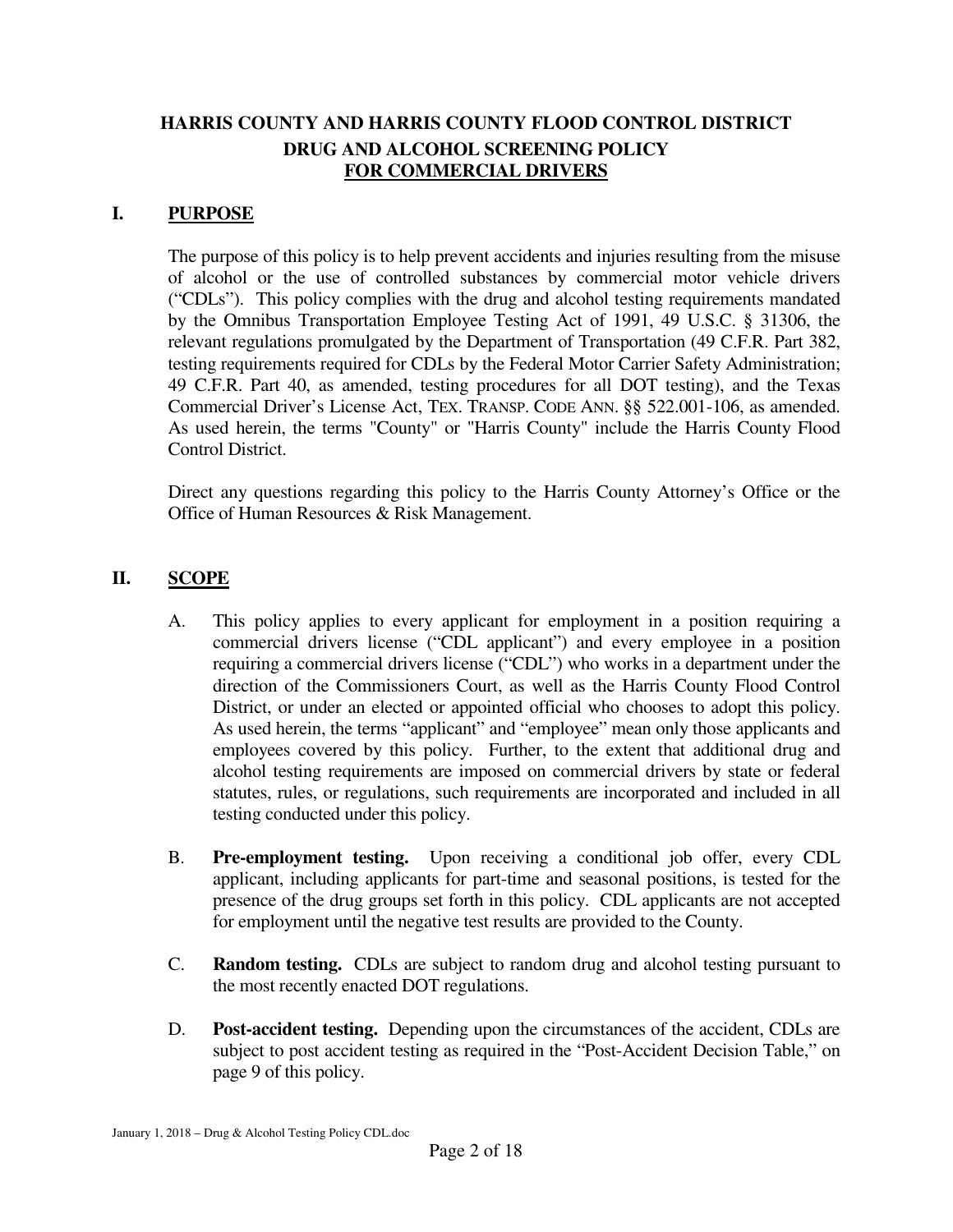- E. **Reasonable suspicion testing.** CDLs are subject to testing if there is reasonable suspicion to believe that while in the course and scope of employment the employee has violated the prohibitions of this policy.
- F. Departments who hire CDLs must establish internal procedures for meeting the requirements of this policy.

#### G. **ANYONE TESTED UNDER THIS POLICY MUST RECEIVE A COPY OF THIS POLICY AND MUST ACKNOWLEDGE IN WRITING THAT THEY HAVE RECEIVED AND READ THE POLICY.**

#### **III. DEFINITIONS**

- A. **"Alcohol" –** The intoxicating agent in beverage alcohol, ethyl alcohol or other lower alcohols, including methyl or isopropyl alcohol and all beverages, mixtures, or preparations that contain one of these alcohols.
- B. **"Alcohol Concentration" -** The alcohol in a volume of breath expressed in terms of grams of alcohol per 210 liters of breath as indicated by an EBT.
- C. **"Applicant" -** Includes both a CDL applicant and a non-CDL employee desiring to transfer to a CDL position.
- D. **"Certified Laboratory" or "Laboratory" -** A laboratory certified by the Department of Health and Human Services under the National Laboratory Certification Program to perform DOT drug and alcohol screening.
- E. **"Conviction for a criminal drug statute violation"-** A finding of guilt or imposition of sentence, including deferred adjudication or probation, by any judicial body charged with the responsibility to determine violations of federal or state criminal drug statutes.
- F. **"DOT"**  The United States Department of Transportation.
- G. **"Evidential Breath Testing Device" or "EBT"** A testing device approved by the National Highway Traffic Safety Administration for the evidential testing of breath at the .02 and .04 alcohol concentrations. This testing device is selected from among those listed on the Conforming Products List of Evidential Breath Measurement Devices published in the Federal Register from time to time by the National Highway Traffic Safety Administration, Department of Transportation.
- H. **"Illegal Drug" -** Any drug that cannot be obtained legally or any prescription drug that has not been legally obtained or that has been legally obtained and is not being used in accordance with the prescribed dosage. Examples of illegal drugs include, but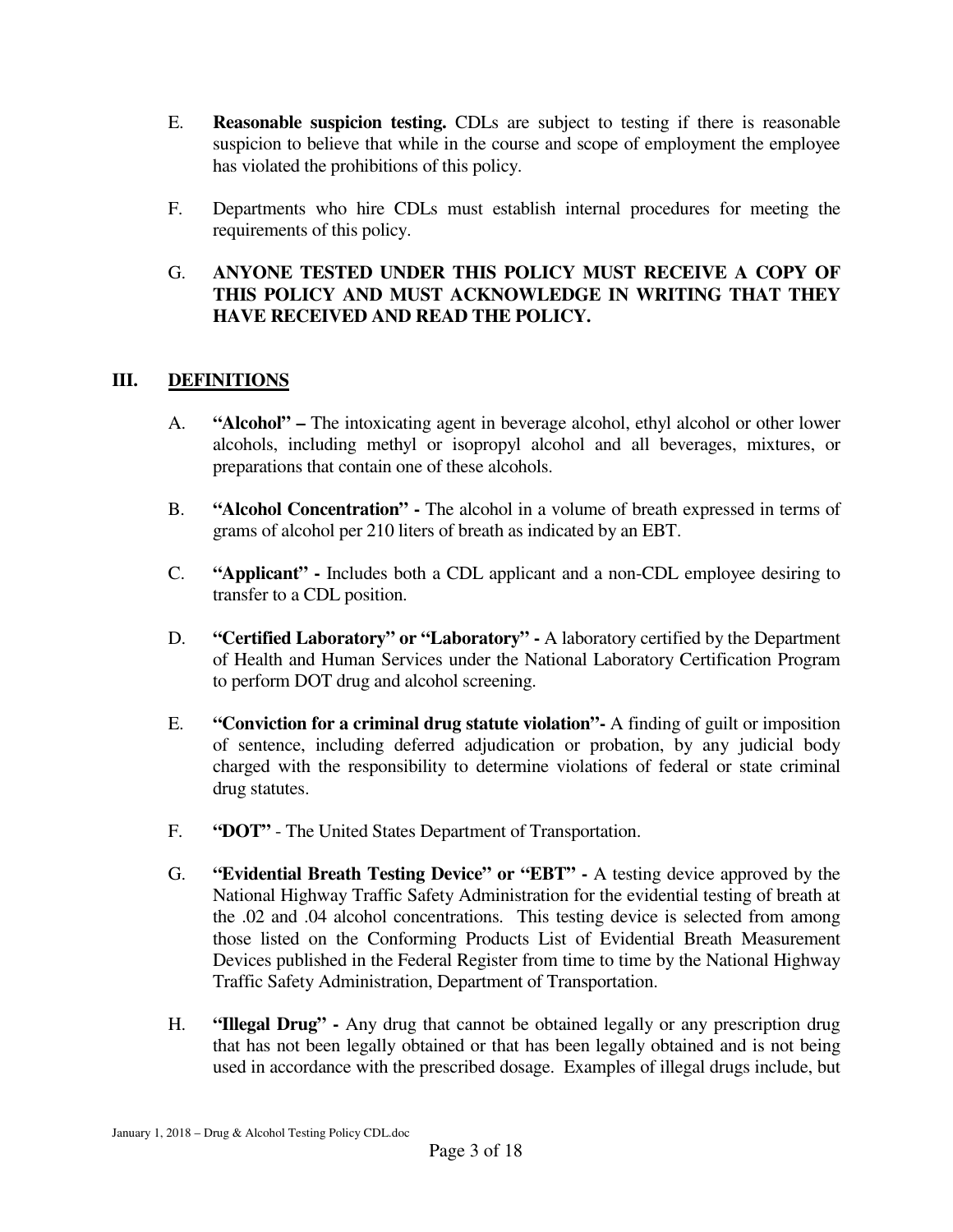are not limited to, cocaine, codeine, heroin, phencyclidine (PCP), amphetamines, inhalants, and cannabis substances such as marijuana and hashish.

- I. **"Legal Drug" -** Any prescribed drug or over-the-counter drug the individual has legally obtained and is using in accordance with the prescribed or recommended dosage.
- J. **"Medical Review Officer" or "MRO" -** A licensed physician retained by Harris County to receive laboratory results generated by this policy, who is responsible for interpreting and evaluating a confirmed positive drug test result. The Medical Review Officer may be an employee of the laboratory conducting the testing if the laboratory establishes a clear separation of functions to prevent any appearance of a conflict of interest, including assuring that the Medical Review Officer has no responsibility for, and is not supervised by or the supervisor of, anyone who has responsibility for the testing or quality control operations of the laboratory.
- K. **"Possession" -** To have on one's person, in one's personal effects, in one's vehicle, or under one's control.
- L. **"Post-Accident"** Testing required pursuant to DOT guidelines. The "Post-Accident Decision Table," can be found on page 9 of this policy.
- M. **"Reasonable suspicion"** Specific, contemporaneous, articulable observations concerning the appearance, behavior, speech or body odors of the CDL. For controlled substances testing, the observations may include indications of the chronic and withdrawal effects of controlled substances. Facts or incidents which constitute reasonable suspicion may include, but are not limited to, the following:
	- 1. observation of alcohol or illegal drug use;
	- 2. observations of alcohol, illegal drugs, or drug paraphernalia on the person, or within an area under the person's immediate control;
	- 3. a pattern of abnormal or erratic behavior, including the observation of physical symptoms of alcohol or illegal drug use.
- N. **"Substance Abuse Professional" or "SAP"** A person who evaluates employees who have violated a DOT drug and alcohol regulation and makes recommendations concerning education, treatment, follow-up testing, and after care.
- O. **"Training"** The Office of Human Resources & Risk Management will conduct training and education programs for employees and supervisors, including a drug-free awareness program designed to inform employees about the dangers of drug and alcohol use/abuse and the County's policies concerning substance abuse in connection with this policy.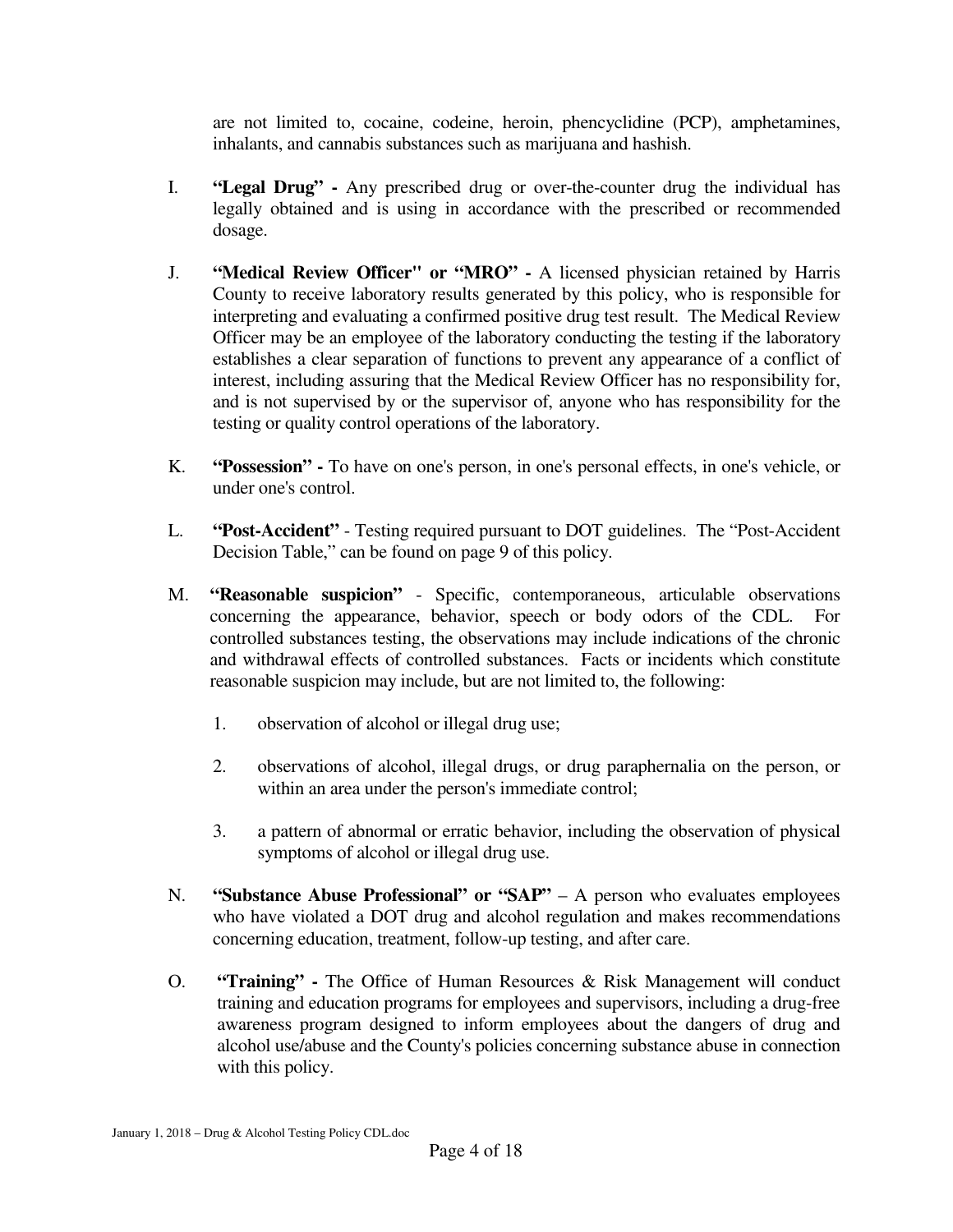#### **IV. PROHIBITIONS**

- A. CDLs are prohibited from:
	- 1. reporting for work or remaining on duty with an alcohol concentration of *0.02 or greater;*
	- 2. performing CDL duties within four hours after drinking alcoholic beverages; and
	- 3. using alcohol while performing *safety-sensitive functions* on the job;
	- 4. using alcohol following an accident that requires a post-accident test until the test has been administered or for eight hours, whichever occurs first;
	- 5. reporting for work or remaining on duty when the CDL uses any controlled substance, unless permitted under subsection C, below; **and**
	- 6. refusing to submit to an alcohol or controlled substances test required under this policy. Conduct considered as *refusing* a test include:
		- Failure to appear for any test.
		- Failure to remain at the testing site until the testing process is completed.
		- Failure to cooperate with any part of the testing process.
		- Failure to take a second test when directed to do so.
		- Failure to undergo a medical evaluation as part of a "shy bladder" or "shy" lung" procedures.
		- Providing an adulterated or substituted urine specimen.
- B. The use, possession, distribution, or sale of alcohol or illegal drugs by any employee during working hours, while on County property, or while operating or riding upon vehicles while in the course and scope of employment is prohibited. Employees must notify their supervisor or designated Department representative of a conviction for a criminal drug or alcohol statute violation no later than five days after such conviction. The supervisor or designated Department representative must then report the conviction to the Director of the Office of Human Resources & Risk Management.
- C. It is not a violation of this policy for any employee with a current, valid prescription for a drug to use, possess, or be under the influence of such drug in the manner and for the purposes prescribed, if such use **does not** affect the employee's performance or create a risk to the safety of the employee or to others. Employees are responsible for learning of the possible effects of prescription and non-prescription drugs they use while working and must notify their supervisor or designated Department representative of such use and of the possible side effects of such drugs or medications. No driver shall report for duty or remain on duty requiring the performance of safety-sensitive functions when the driver uses any controlled substance, except when the use is pursuant to the written instructions of a licensed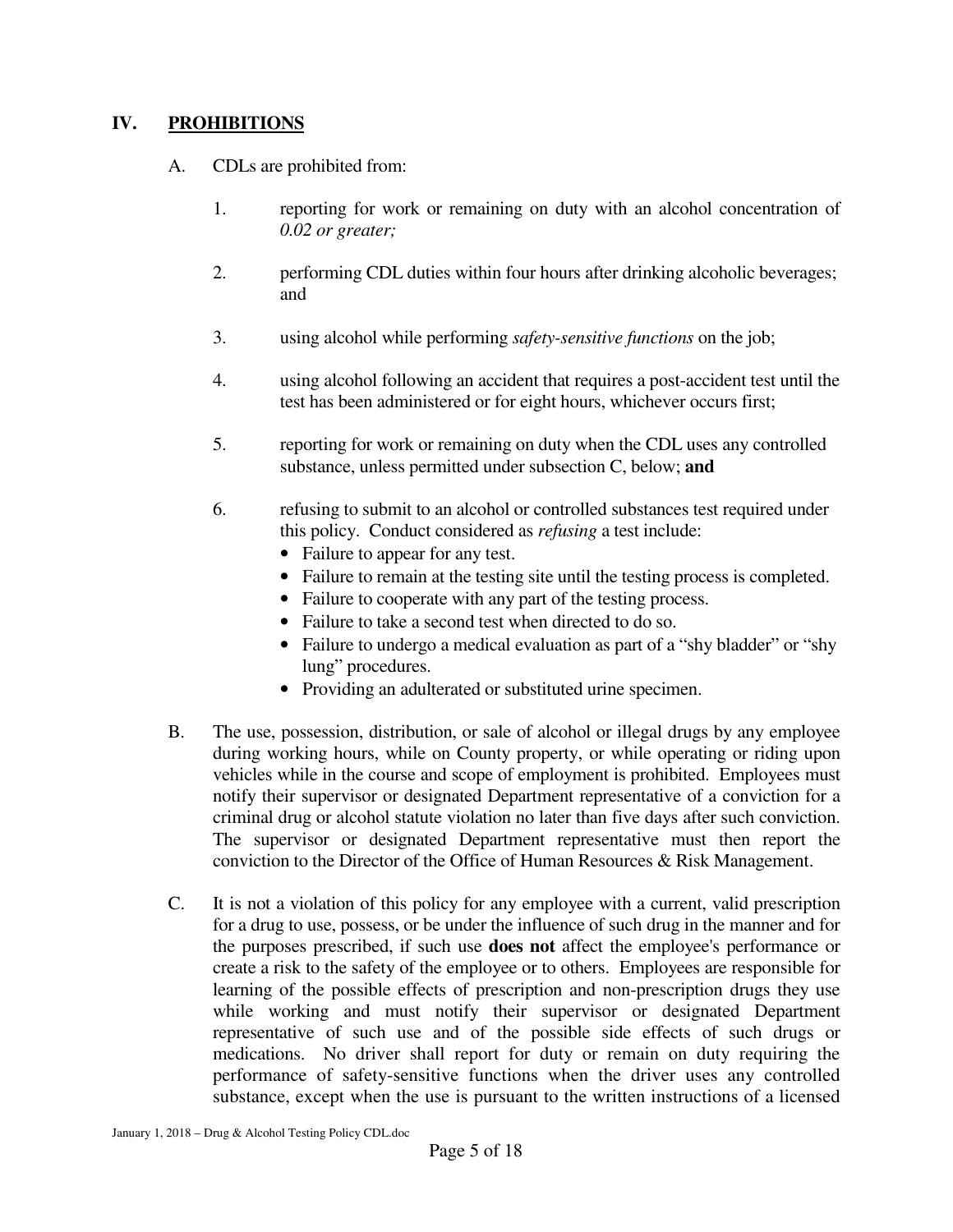medical practitioner, who has advised the driver that the substance will not adversely affect the driver's ability to safely operate a commercial motor vehicle. The County may, at its discretion, require CDLs to refrain from working while taking *any* drug or medication, or require such employees to obtain written authorization from their physician regarding their ability to perform their essential job duties safely while taking the medication.

D. CDLs are required to inform their supervisor or designated Department representative of any therapeutic drug use.

#### **V. DEPARTMENT PROCEDURES REGARDING PRE-EMPLOYMENT BACKGROUND CHECKS**

- A. Departments who hire CDLs must conduct pre-employment checks of prior DOT drug and alcohol testing results. Have the CDL applicant (or current non-CDL employee applying for a CDL position) sign the REQUEST FOR DOT DRUG AND ALCOHOL TESTING INFORMATION form, which is attached to this policy as Exhibit A. If the CDL applicant does not sign the form, he or she may not perform CDL duties. Send the completed form to any previous employers listed on the application or resume for the **three** years prior to the date of the application. This information must be in writing, but can be transmitted via mail, fax, or email.
- B. Departments must obtain and review the information from any previous employers before the employee first performs safety-sensitive functions. If a previous employer reports that the CDL applicant had violated a DOT drug, you must not allow the CDL applicant to perform safety-sensitive functions unless the CDL applicant provides documentation of his or her successful completion of DOT return-to-duty requirements. If after 30 days, you have not received the requested information from a previous employer, you may allow an employee who otherwise complies with these procedures to perform safety-sensitive functions if you have documented a good faith effort to obtain this information. Good faith documentation includes proof delivery (i.e. a green card), proof of fax transmittals, and/or a log of follow-up phone calls to the previous employer.
- C. Keep copies of the releases (one for each previous employer within the past three years) and any documentation received in a separate and confidential file. Keep it at least three years.
- D. Ask the CDL applicant whether he or she has tested positive or refused to test on any pre-employment drug or alcohol test administered by an employer who wound up not hiring him or her. If the applicant admits to a positive test result or a refusal to test, do not let the applicant perform CDL duties unless the applicant provides documentation that he or she successfully completed the return-to-duty process.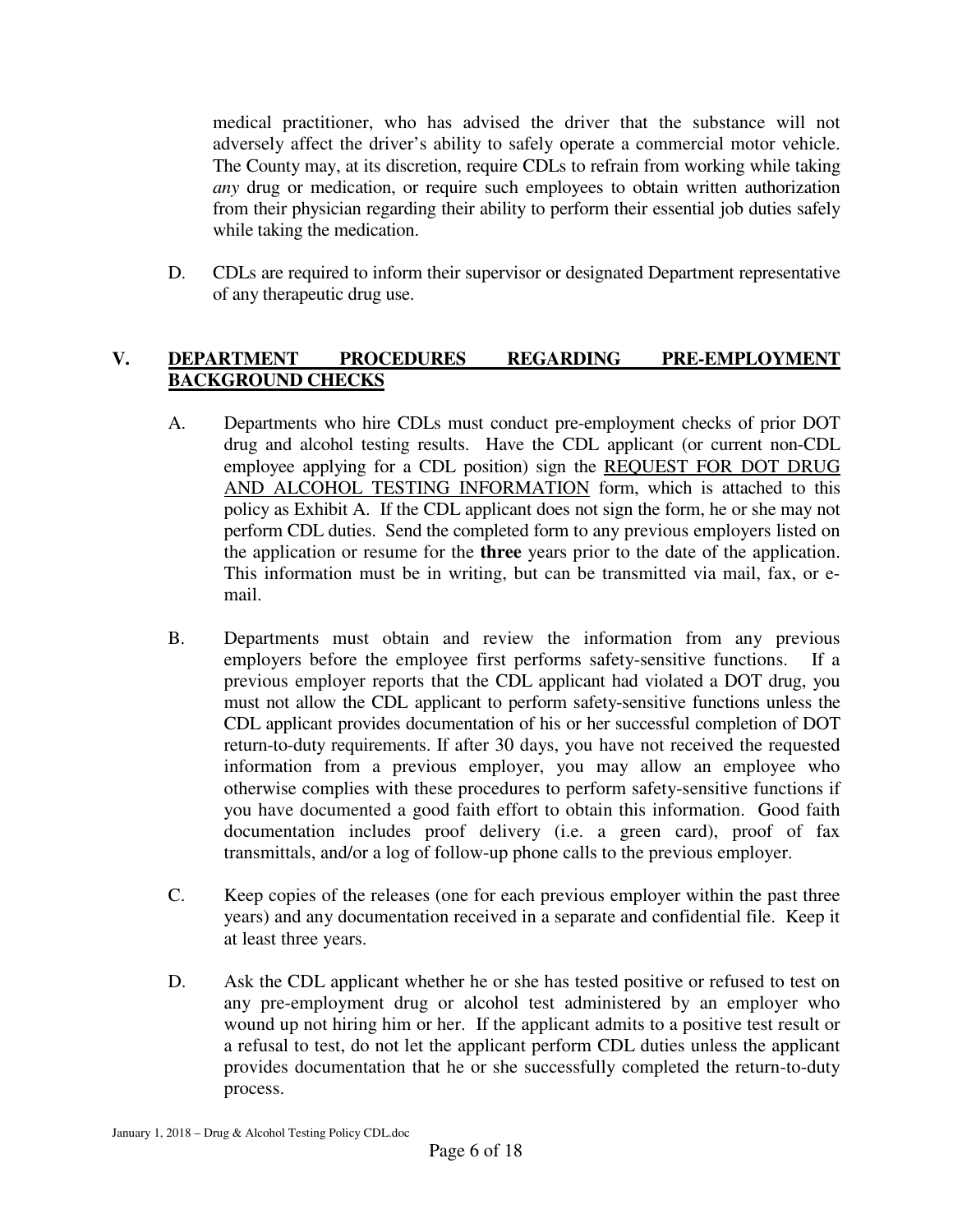E. If a former employer reports that the CDL applicant tested positive or refused to test, do not allow the person to perform CDL duties unless the former employer or the CDL applicant provides documentation that he or she successfully completed the return-to-duty process required in 49 C.F.R. Part 40, Subpart O.

# **VI. CONSENT TO DRUG AND ALCOHOL SCREENING**

 Anyone tested pursuant to this policy must sign a consent form authorizing the drug and/or alcohol screening and permitting limited disclosure of the results. The results may be disclosed to the Director of the Office of Human Resources & Risk Management or to other persons he designates to receive such confidential information. The consent form contains the following information:

- (1) Acknowledgment that the applicant and/or employee has been notified of the drug and alcohol screening policy;
- (2) The consequences of a refusal to have the drug and/or alcohol screening;
- (3) The procedure for confirming a positive test result; and
- (4) The consequences of a confirmed positive test result from the drug and/or alcohol screening.

# **VII. TESTING PROCEDURES FOR THE DRUG SCREENING**

- A. Urine samples are tested at a Certified Laboratory to detect the prohibited drug levels set out in Section XII of this policy. All drug tests are conducted at the County's expense with the exception of the split specimen test discussed in Section XVI. The Laboratory conducting the test maintains written procedures in accordance with DOT requirements to ensure privacy, prevention of tampering, and chain of custody methods, including correct identification, labeling, and storage of all test samples. A copy of these procedures is available at the Laboratory to each person tested upon request. The Laboratory certifies that methods of analysis are state of the art, including the use of immunoassay techniques for initial test results and gas chromatography/mass spectrometry for confirmatory test results.
- B. A Medical Review Officer receives, reviews, and interprets drug test results; confers directly with the applicant or employee to determine alternate medical explanations for positive test results; and notifies applicants, employees, and the appropriate Elected Official, Department Head, or designee of confirmed positive drug test results.

# **VIII. TESTING PROCEDURES FOR THE ALCOHOL SCREENING**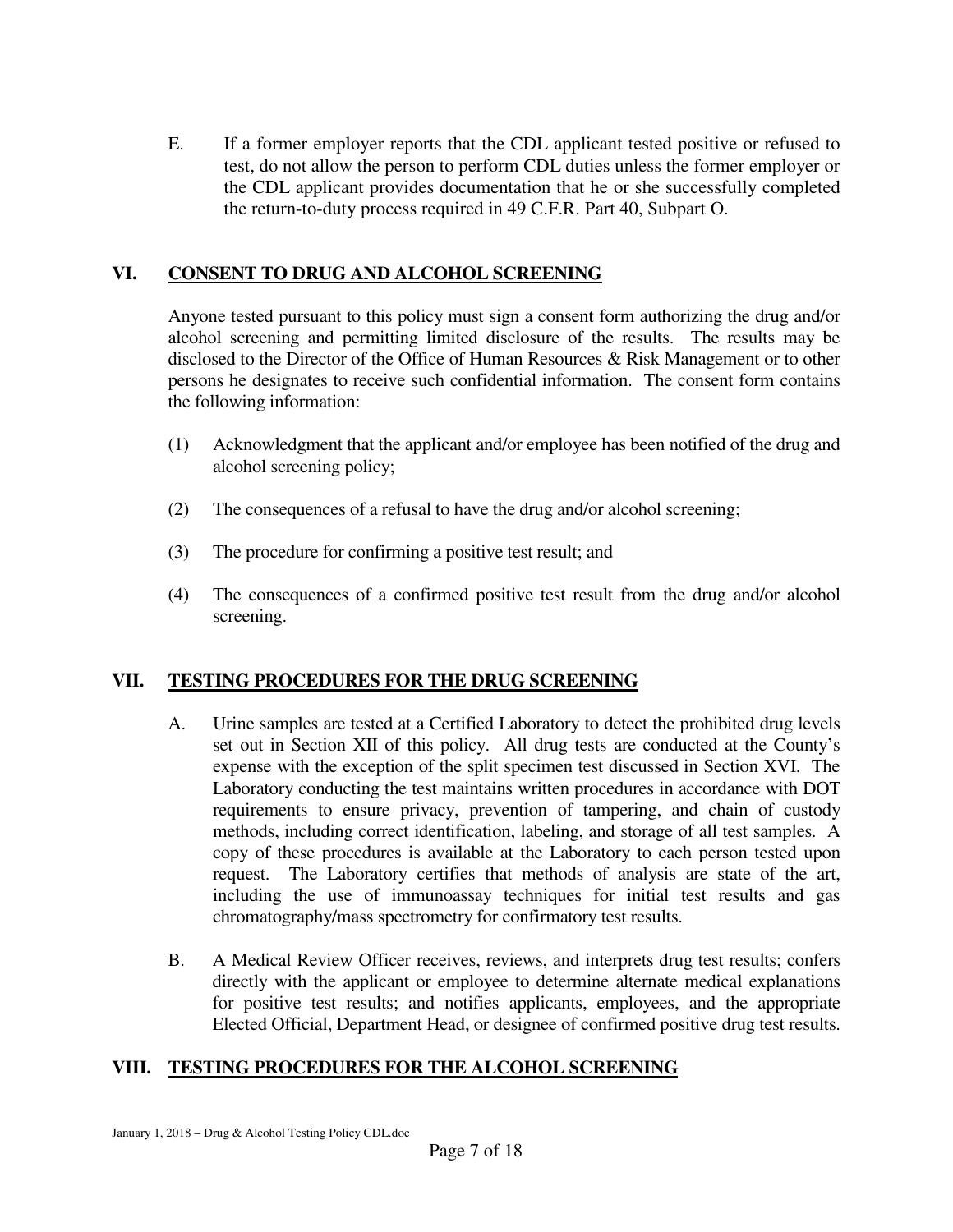- A. All alcohol breath tests are conducted at County expense. A copy of these procedures is available to each CDL applicant and CDL upon request.
- B. An EBT is used to detect and measure the presence of alcohol. If the result of the initial screening EBT test is an alcohol concentration of 0.02 or greater, a confirmation EBT test is performed after the expiration of a period of not less than fifteen minutes, but not more than 30 minutes after the completion of the screening test, to confirm that the test has properly measured the alcohol concentration.
- C. All alcohol tests are conducted by breath alcohol technicians trained in using EBTs and alcohol testing procedures as evidenced by successful completion of a course of instruction which, at a minimum, provides training in the principles of EBT methodology, operation, and calibration checks, the fundamentals of breath analysis for alcohol content, procedures for obtaining a breath sample, and interpreting and recording EBT results.
- D. The appropriate Elected Official, Department Head, or designee receives the EBT results and notifies the employee or applicant of the results.

# **IX. RANDOM TESTING**

- A. The random testing program is conducted and administered through personnel designated by the Elected Official, Department Head or their designee. The Office of Human Resources & Risk Management maintains a current list of all CDL positions subject to random testing under this policy.
- B. The testing provider randomly selects a number of CDLs for testing. Once the employees to be tested are selected, the Elected Official, Department Head or their designee immediately notifies the employees that they have been randomly selected. Testing is conducted immediately upon receipt of notice. After testing has been completed, the employees tested are returned to the selection pool so that CDLs are always eligible to be chosen. (Under this arrangement, it is possible that an employee may be tested two or more times within the same year. Conversely, it is possible that an employee may not be tested at all within a year.) Each driver selected for testing must be tested during the selection period.

# **X. POST-ACCIDENT TESTING**

- A. CDLs must notify their supervisor or designated Department representative as soon as practicable after any accident involving a commercial motor vehicle operating on a public road. Failure to notify the supervisor or designated Department representative may result in disciplinary action up to and including termination.
- B. A CDL involved in an accident involving a commercial motor vehicle will be given a drug and alcohol test if: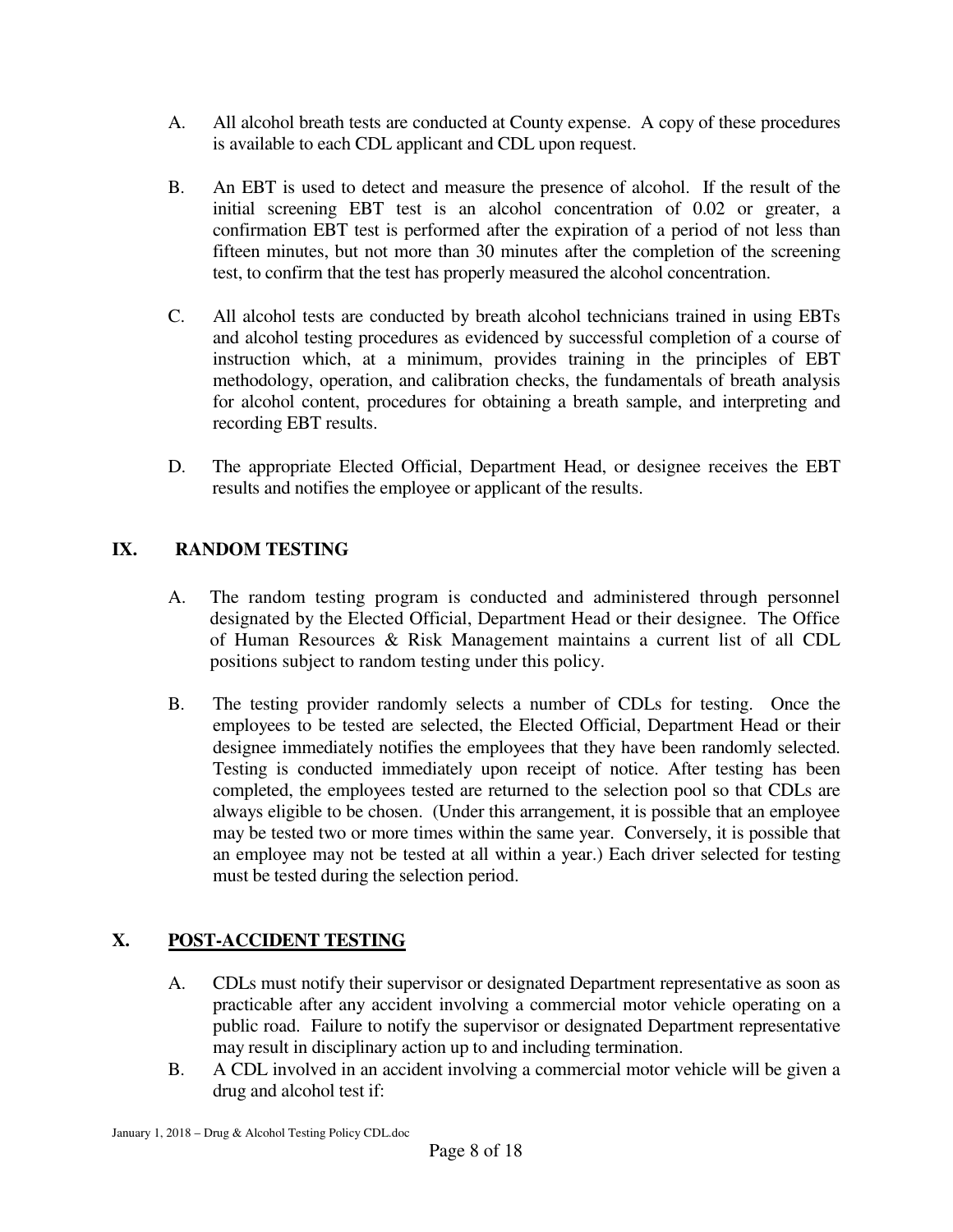- 1. the accident involved the loss of human life; **or**
- 2. the CDL received a citation under State or local law for a moving violation arising from the accident **and**
	- a. a person sustained bodily injury as a result of the accident and immediately received medical treatment away from the scene **or**
	- b. one or more motor vehicles incurred disabling damage as a result of the accident requiring the motor vehicle to be towed away from the scene.

| Type of accident involved                            | <b>Citation issued</b><br>to the CDL<br>driver | <b>Test must be</b><br>performed by<br>employer |
|------------------------------------------------------|------------------------------------------------|-------------------------------------------------|
| <i>i.</i> Human fatality                             | <b>YES</b>                                     | <b>YES</b>                                      |
|                                                      | N <sub>O</sub>                                 | <b>YES</b>                                      |
| ii. Bodily injury with immediate medical treatment   | <b>YES</b>                                     | <b>YES</b>                                      |
| away from the<br>scene                               | N <sub>O</sub>                                 | N <sub>O</sub>                                  |
| iii. Disabling damage to any motor vehicle requiring | <b>YES</b>                                     | <b>YES</b>                                      |
| tow away                                             | N <sub>O</sub>                                 | N <sub>O</sub>                                  |

#### **Post-Accident Decision Table**

- C. Post-accident testing is conducted as soon as practicable following an accident.
	- 1. Alcohol testing: if an alcohol test required by this section is not administered within two hours following the accident, the Department shall prepare and maintain a record stating the reasons the test was not promptly administered. If a test required by this section is not administered within eight hours following the accident, the test will not be given and the Department shall prepare and maintain a record stating the reasons the test was not administered.
	- 2. Controlled substances testing: if a controlled substances test required by this section is not administered within 32 hours following the accident, the test will not be given and the Department shall prepare and maintain a record stating the reasons the test was not promptly administered.
	- 3. CDLs subject to post-accident testing must remain readily available for such testing. Failure to remain available will be deemed a refusal to test.

#### **XI** . **REASONABLE SUSPICION TESTING**

A. CDLs are subject to testing if, while in the course and scope of employment, there is reasonable suspicion to believe that they have violated the prohibitions of Section IV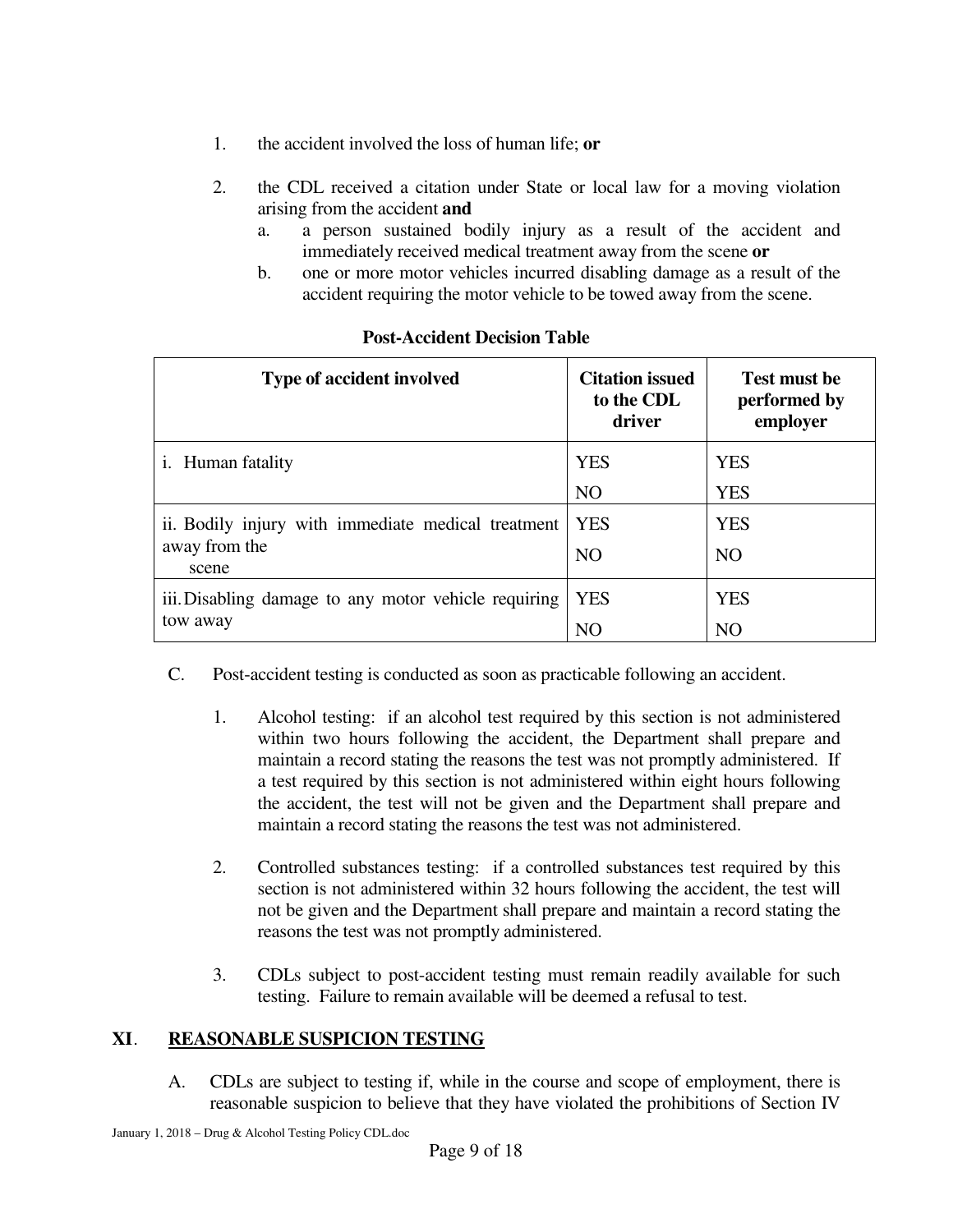of this policy. Supervisors who suspect that a CDL is engaging in behavior prohibited in Section IV of this policy must immediately provide the appropriate Elected Official, Department Head, or their designee with a written request for testing the employee. The written request must set out the specific facts, symptoms, or observations, which form the basis of the determination that reasonable suspicion exists to test the employee and be signed by the supervisor or Department official who made the observations. Upon receipt of the request, the Elected Official, Department Head, or their designee makes a final decision whether reasonable suspicion exists. If the test is authorized the supervisor or designated Department representative contacts the employee and schedules an immediate drug and/or alcohol test. The drug and/or alcohol test is conducted in accordance with the procedures established by this policy.

B. Reasonable suspicion testing is conducted as soon as practicable following the events that warrant reasonable suspicion. If an alcohol test is permitted by this section, the testing should be conducted within two hours following the determination that reasonable suspicion exists. If an alcohol test is not administered within two hours following the determination, the Department shall prepare and maintain a record stating the reasons the test was not promptly administered. If an alcohol test permitted by this section is not administered within eight hours following the determination, the test will not be given, and the Department shall prepare and maintain a record stating the reasons the test was not administered.

#### **XII. PROHIBITED DRUG LEVELS**

 The drug testing under this policy will adhere to 49 C.F.R. Part 40, as amended. The initial drug screening is an enzyme immunoassay techniques (EMIT) test to detect the following prohibited drug group levels:

|    | Substance                             | <b>EMIT Cut-Off Level</b> |
|----|---------------------------------------|---------------------------|
| 1. | Marijuana metabolites (THCA)          | $50$ ng/mL                |
| 2. | Cocaine metabolites (Benzoylecgonine) | $150$ ng/mL               |
| 3. | Codeine/Morphine                      | $2000$ ng/mL              |
| 4. | Hydrocodone/Hydromorphone             | $300$ ng/mL               |
| 5. | Oxycodone/Oxymorphone                 | $100 \text{ ng/mL}$       |
| 6. | 6-Acetylmorphine (Heroin)             | $10$ ng/mL                |
| 7. | Phencyclidine (PCP)                   | $25$ ng/mL                |
| 8. | Amphetamine/Methamphetamine           | $500$ ng/mL               |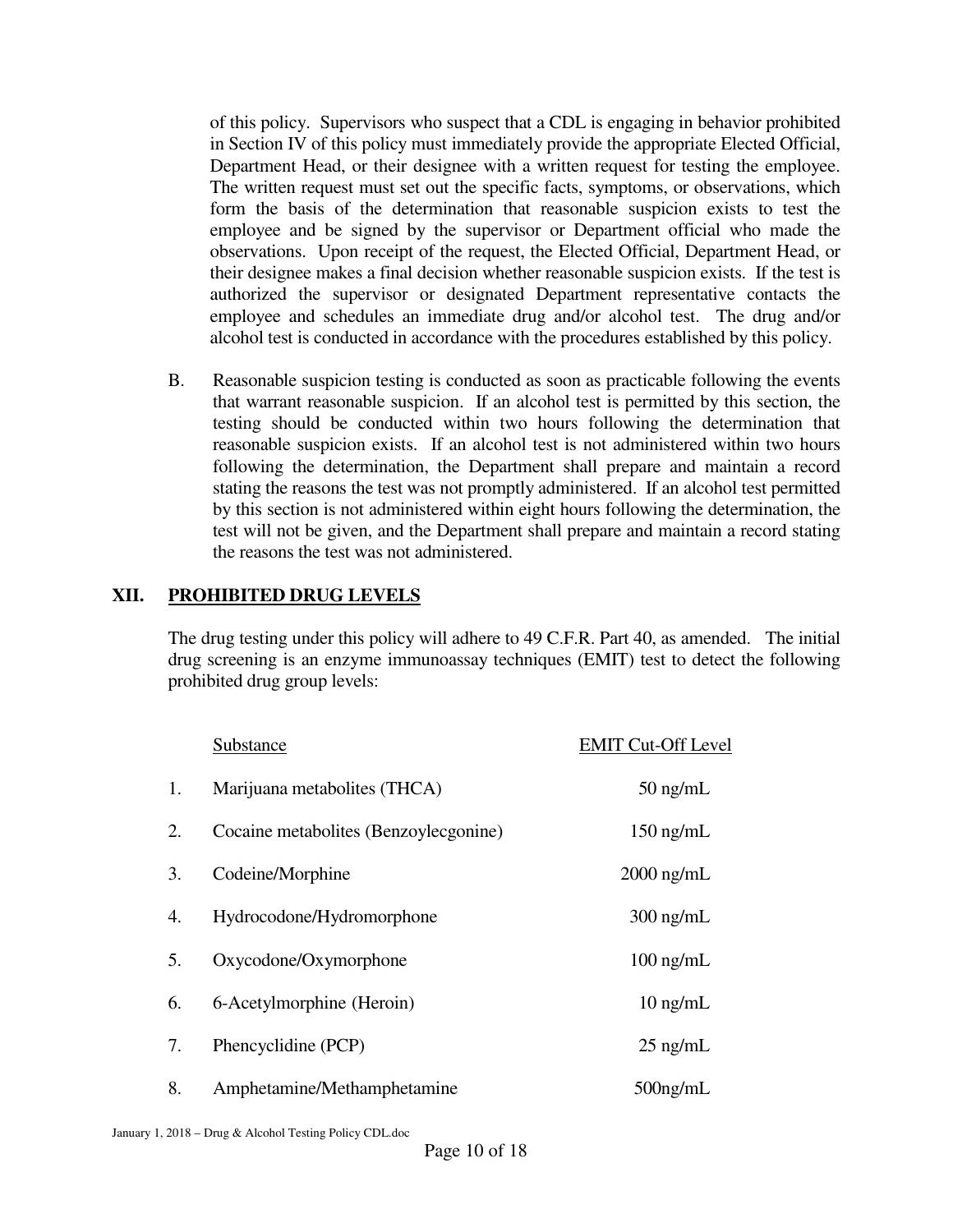9. Methylenedioxymethamphetamine (MDMA)/ Methylenedioxyamphetamine (MDA) 500 ng/mL

All specimens identified as positive on the initial test are confirmed using gas chromatography/mass spectrometry (GC/MS) techniques.

The confirmation test conducted is given to detect the following prohibited drug group levels:

|    | Substance                                                                | GC/MS Cut-Off Level |
|----|--------------------------------------------------------------------------|---------------------|
| 1. | Marijuana metabolites (THCA)                                             | $15$ ng/mL          |
| 2. | Cocaine metabolites (Benzoylecgonine)                                    | $100 \text{ ng/mL}$ |
| 3. | Codeine/Morphine                                                         | 2000 ng/mL          |
| 4. | Hydrocodone/Hydromorphone                                                | $100$ ng/mL         |
| 5. | Oxycodone/Oxymorphone                                                    | $100$ ng/mL         |
| 6. | 6-Acetylmorphine (Heroin)                                                | $10$ ng/mL          |
| 7. | Phencyclidine (PCP)                                                      | $25$ ng/mL          |
| 8. | Amphetamine/Methamphetamine                                              | $250$ ng/mL         |
| 9. | Methylenedioxymethamphetamine (MDMA)/<br>Methylenedioxyamphetamine (MDA) | $250 \text{ ng/mL}$ |

 Both tests are performed before any notice of a positive drug test result is provided to the County.

#### **XIII**. **STATUS OF CDLS PENDING RECEIPT OF DRUG AND/OR ALCOHOL TEST**

Upon completion of a post-accident or reasonable suspicion drug and/or alcohol test, CDLs cannot return to work until the results of the test are given to the designated Department representative. The employee is placed on unpaid leave pending receipt of the test results, unless the employee desires to take vacation leave or compensatory leave as authorized under the Personnel Regulations. When necessary, the Department will help the employee arrange transportation to the testing facility and home. CDLs tested based upon reasonable suspicion must not drive **any** vehicle while in the course and scope of employment until the results from the drug and/or alcohol tests are received.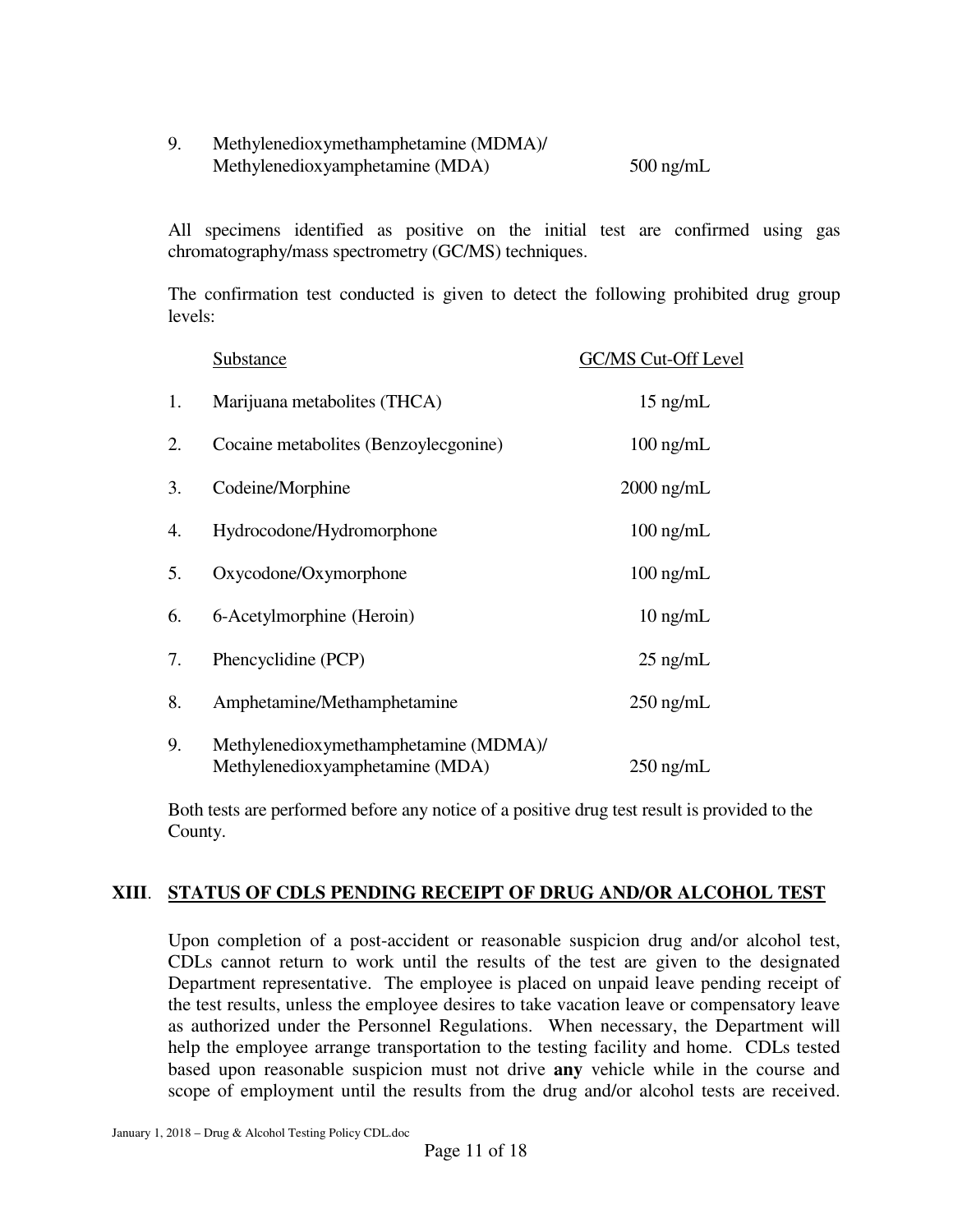CDLs are responsible for verifying with the designated Department representative when they may return to regular working duties.

# **XIV. CONSEQUENCES OF A POSITIVE DRUG TEST FOR CDL APPLICANTS**

- A. A CDL applicant who refuses to take a drug test under this policy is ineligible for hire. Providing an adulterated or substituted urine specimen is considered a refusal to test.
- *B. A CDL applicant who provides a diluted urine specimen that tests negative for controlled substances must submit another specimen with minimum notice (less than one hour). The results of the second test are final.*
- C. A CDL applicant who has a confirmed positive test result for illegal drugs is not qualified for employment. Six months must elapse from the date of a confirmed positive test result before an applicant may reapply for employment. Upon reapplication, the CDL applicant who had a confirmed positive test result for illegal drugs must present documentation of successful completion of the return-to-duty process under 49 C.F.R. Part 40, Subpart O.
- D. The Department provides a list of Substance Abuse Professionals to CDL applicants who are ineligible for hire under this policy.

# **XV. CONSEQUENCES OF A POSITIVE DRUG AND/OR ALCOHOL TEST FOR CDLS**

- A. CDLs who refuse to take a drug and/or alcohol test under this policy are terminated. Providing an adulterated or substituted urine specimen is considered a refusal to test.
- B. Employees who have a confirmed positive test result for illegal drugs or a confirmed alcohol concentration of .02 or greater are subject to disciplinary action, up to and including termination. Department Heads determine the appropriate disciplinary action.
- C. Department Heads that choose not to terminate an employee who has a confirmed positive test result for illegal drugs or a confirmed alcohol concentration of .04 or greater cannot allow the employee to perform any DOT regulated safety-sensitive duties until the employee successfully completes the return-to-duty process under 49 C.F.R. Part 40, Subpart O, that includes undergoing an evaluation by a SAP, successfully completing any education, counseling or treatment prescribed by the SAP, and providing a negative test result for drugs and/or a test result of less than .02 for alcohol.
- D. Employees who successfully complete the return-to-duty process will be subject to unannounced testing for drugs and/or alcohol no less than 6 times during the first 12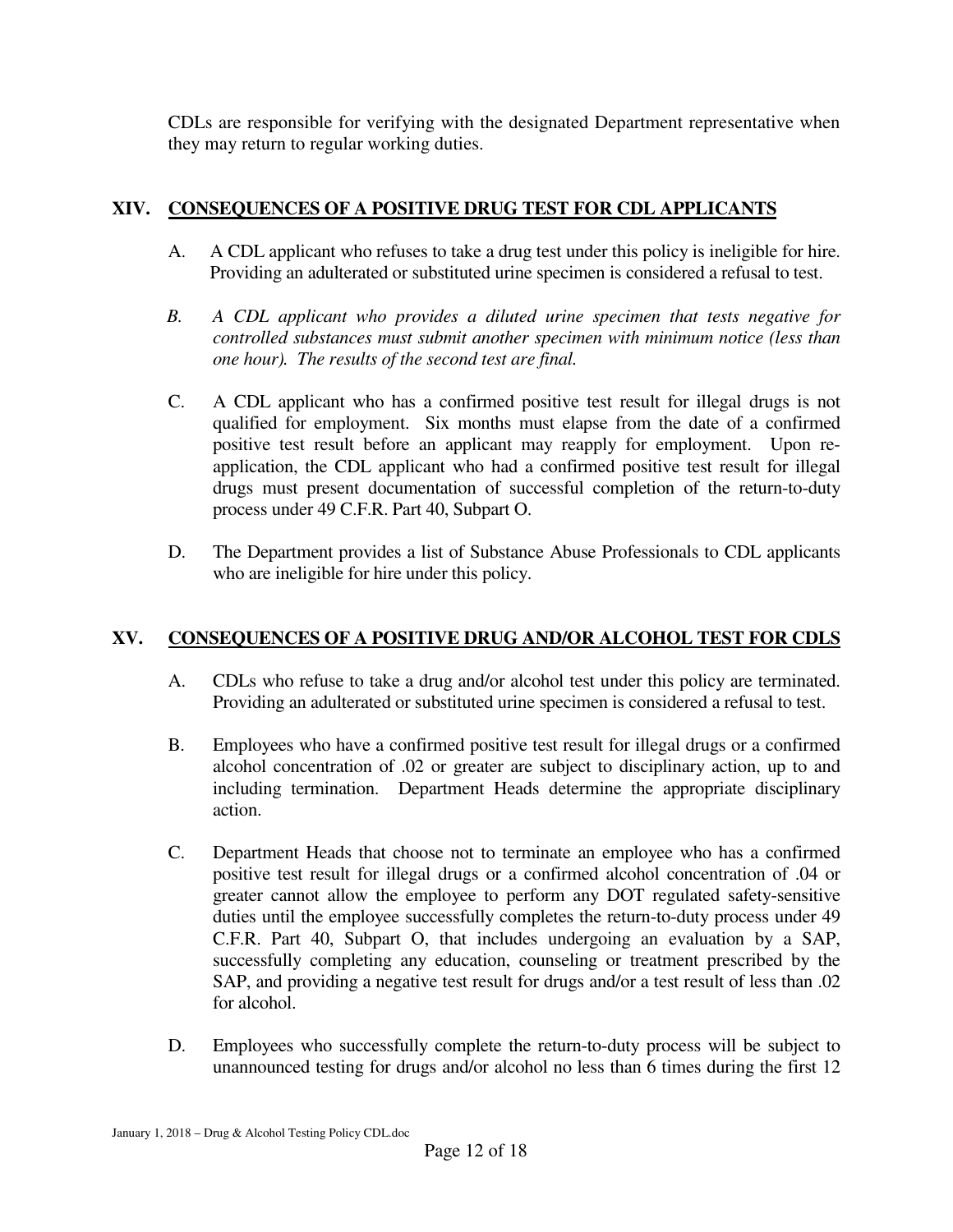months of active service with the possibility of unannounced testing for up to 60 months (as prescribed by the SAP). The tests will be directly observed.

- E. A CDL who is terminated for refusing to take a drug and/or alcohol test or for having a positive drug and/or alcohol test with a confirmed alcohol concentration of .04 or greater may be eligible for rehire no sooner than six months after the termination. Upon re-application, the CDL applicant must present documentation of successful completion of the return-to-duty process under 49 C.F.R. Part 40, Subpart O. Any decisions to rehire will include, but will not be limited to, consideration of the former employee's past work record, current qualifications, results of alcohol and drug tests at the time of application for reemployment, as well as the County's current needs and requirements.
- F. The Department provides a list of Substance Abuse Professionals to CDL applicants who are ineligible for hire under this policy.

# **XVI. SPLIT SPECIMEN TESTING OF URINE SPECIMENS**

- A. An individual who tests positive for illegal drugs or who provides an adulterated or substituted specimen may have an independent test performed, at his or her expense, of a portion of the specimen that yielded the positive, adulterated, or substituted result. The individual must request an independent test within 72 hours of receiving notification of a confirmed positive test result or of an adulterated or substituted specimen. The independent test must be conducted by a Certified Laboratory. Upon written authorization from the individual, a portion of the specimen is delivered by the testing Laboratory to the Laboratory selected by the individual. If this second test result is negative for illegal drugs and neither adulterated nor substituted, records of the original test are treated as records of a negative test result. A CDL applicant is eligible for hire and a CDL is reinstated. A CDL who is reinstated based on the results of an independent test may be reimbursed for the actual cost of the second test, but in no event will reimbursement exceed the amount the County paid for the initial test.
- B. An individual's inability to pay for a split specimen test will not preclude the testing.

# **XVII. CONFIDENTIALITY**

 A. All information relating to the drug and/or alcohol screening is confidential unless disclosure is otherwise required by law, court order, or the applicant's or employee's consent. Disclosure of the results of the drug and/or alcohol screening to any unauthorized county employee, agent, or person without permission of the person tested is strictly prohibited.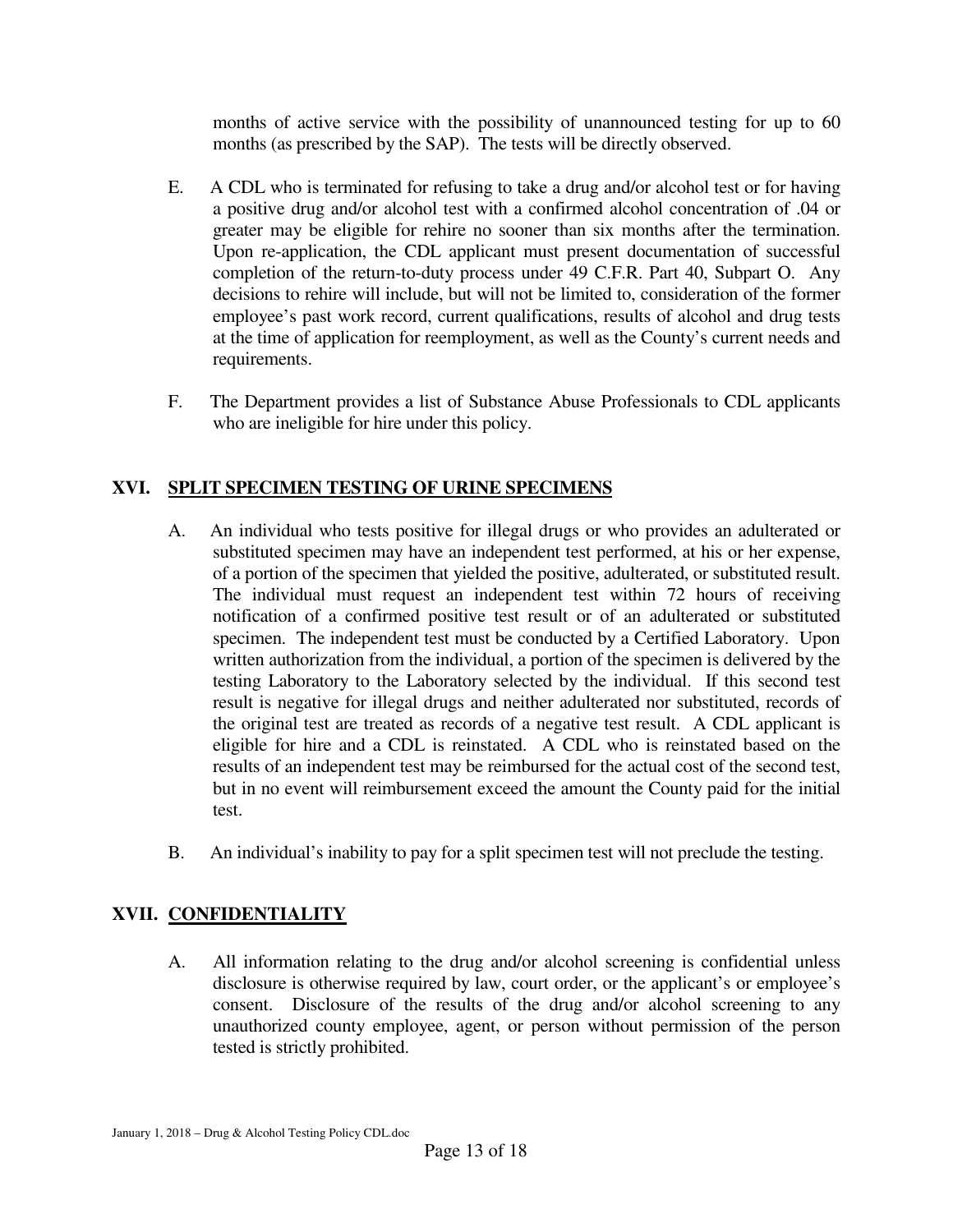B. All records of unconfirmed and negative test results are maintained in accordance with all applicable laws and regulations. Records of test results and medical information, if any, are maintained in secure files separate from the applicant or employee's personnel file.

### **XVIII. EFFECTIVE DATE**

This policy becomes effective on **JANUARY 1, 2018**.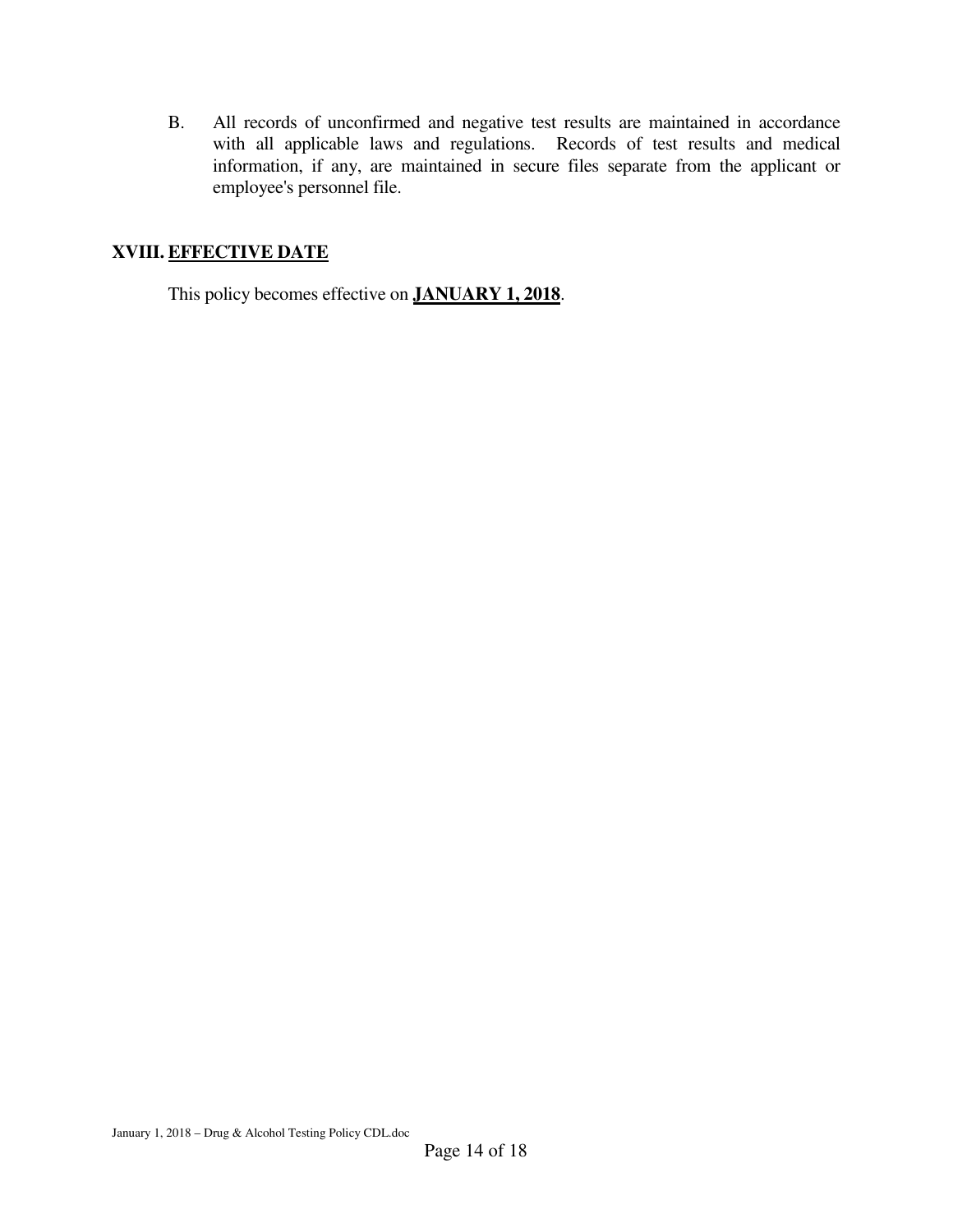#### **HARRIS COUNTY AND HARRIS COUNTY FLOOD CONTROL DISTRICT DRUG AND ALCOHOL SCREENING POLICY FOR COMMERCIAL DRIVERS**

#### **CERTIFICATE OF RECEIPT**

I have received a copy of the Harris County and Harris County Flood Control District Drug and Alcohol Screening Policy for Commercial Drivers and understand that this policy applies to me.

(Departments must maintain a copy in the employee's file)

\_\_\_\_\_\_\_\_\_\_\_\_\_\_\_\_\_\_\_\_\_\_\_\_\_\_\_\_\_\_\_\_ \_\_\_\_\_\_\_\_\_\_\_\_\_\_\_\_\_ Employee's Signature Date

\_\_\_\_\_\_\_\_\_\_\_\_\_\_\_\_\_\_\_\_\_\_\_\_\_\_\_\_\_\_ Print Name of Applicant or Employee

\_\_\_\_\_\_\_\_\_\_\_\_\_\_\_\_\_\_\_\_\_\_\_\_\_\_\_\_\_\_\_\_ Supervisor/Witness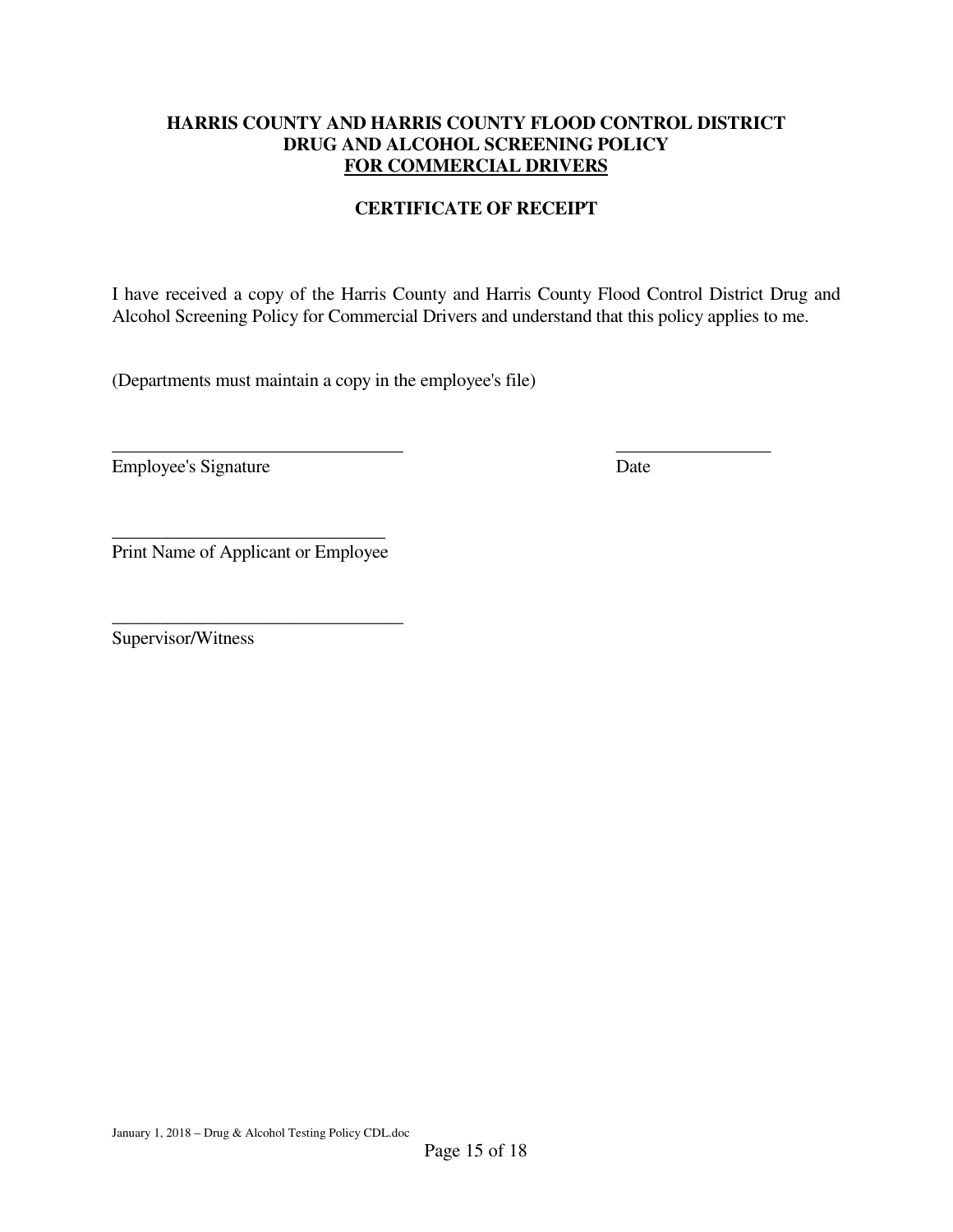#### **HARRIS COUNTY AND HARRIS COUNTY FLOOD DISTRICT ACKNOWLEDGMENT AND CONSENT FORM FOR SUBSTANCE ABUSE TESTING FOR COMMERCIAL DRIVERS**

**I hereby acknowledge that I have received and read the HARRIS COUNTY AND HARRIS.COUNTY FLOOD CONTROL DISTRICT DRUG AND ALCOHOL SCREENING POLICY FOR COMMERCIAL DRIVERS. I understand that Harris County or the Harris County Flood Control District reserves the right to conduct tests for the presence of alcohol and illegal drugs, and that a positive test result may subject me to disciplinary action (including termination) or ineligibility for employment with Harris County. I understand that if I refuse to cooperate with testing or refuse to provide a urine or breath test specimen, I will be terminated from employment or ineligible for employment.** 

I further authorize the testing laboratory to disclose the results of any such tests to the Director of the Office of Human Resources & Risk Management or to such other persons designated by the Director of the Office of Human Resources & Risk Management to receive confidential information. I understand that my test results are protected as confidential under the Public Information Act, Chapter 552 TEX. GOV'T CODE ANN., as amended.

In the event my drug test result is positive, I understand that I may request to have an independent drug test performed, at my own expense, of my urine specimen that yielded the positive test result. This test must be done at a DOT approved laboratory for alcohol and controlled substances testing. I understand that my inability to pay for the independent test will not preclude the testing.

I acknowledge that this policy is a term and condition of continued employment. I understand that if I do not wish to be subject to the testing policy, I may resign my position. Additionally, nothing about this policy changes my status as an at-will employee. The County or District may fire me at any time for any reason.

\_\_\_\_\_\_\_\_\_\_\_\_\_\_\_\_\_\_\_\_\_\_\_\_\_\_\_\_\_\_\_ \_\_\_\_\_\_\_\_\_\_\_\_\_\_\_\_\_\_\_\_\_

(Departments must maintain a copy in the employee's personnel file)

Signature of Applicant or Employee Date

\_\_\_\_\_\_\_\_\_\_\_\_\_\_\_\_\_\_\_\_\_\_\_\_\_\_\_\_\_\_\_ Print Name of Applicant or Employee

\_\_\_\_\_\_\_\_\_\_\_\_\_\_\_\_\_\_\_\_\_\_\_\_\_\_\_\_\_\_\_

Signature of Supervisor/Witness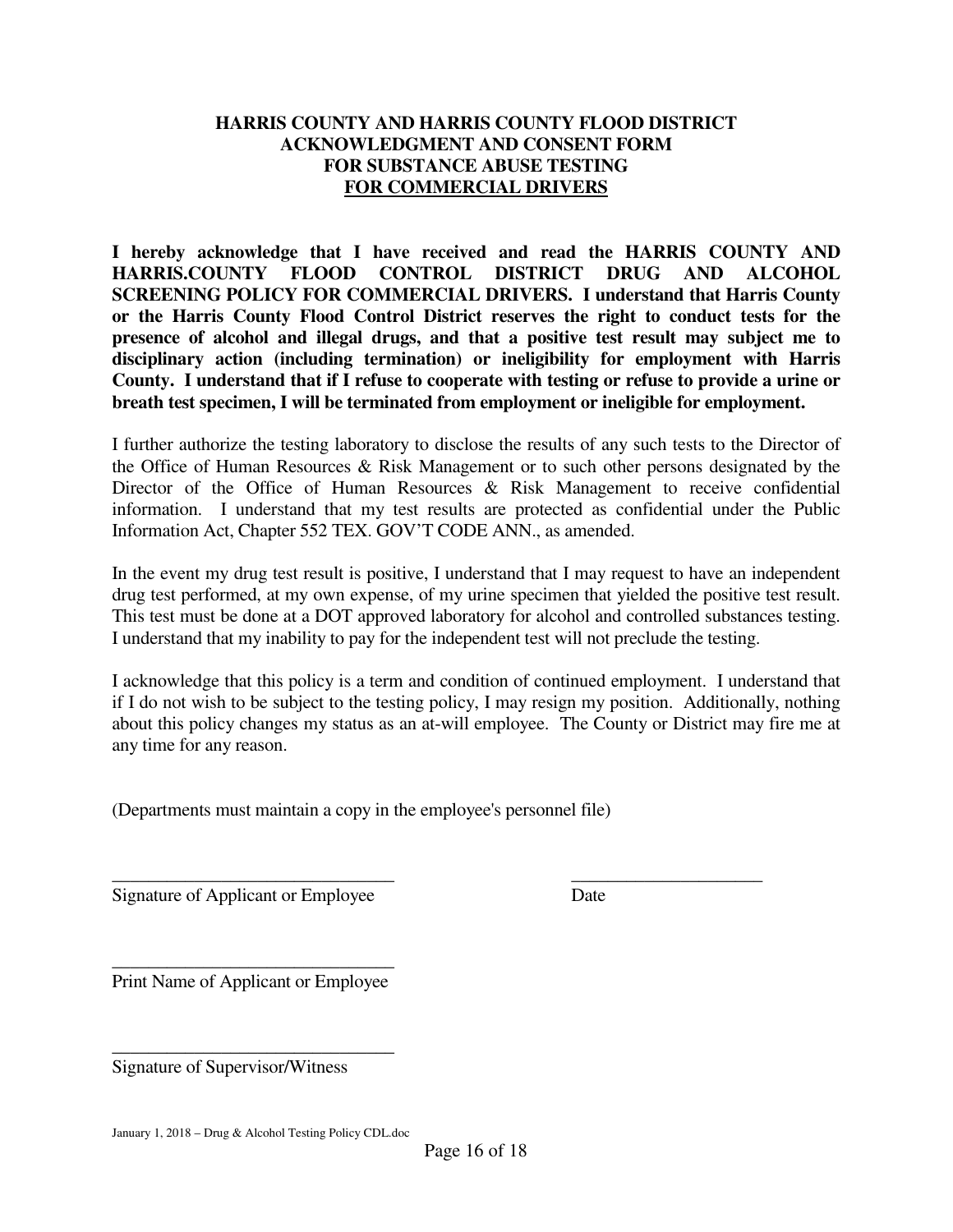# EXHIBIT A

January 1, 2018 – Drug & Alcohol Testing Policy CDL.doc